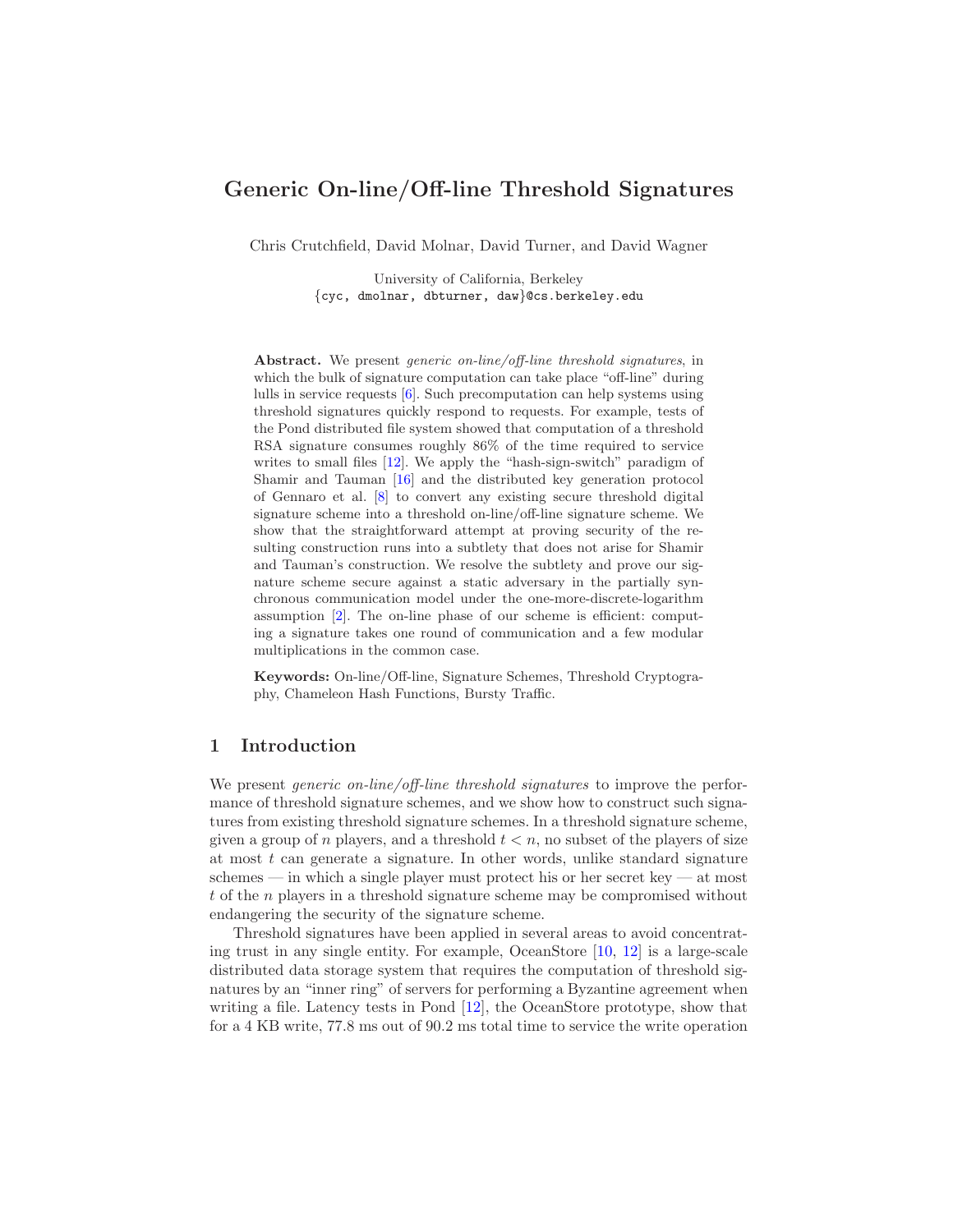is spent on computing Shoup's RSA threshold signature scheme [\[17\]](#page-16-6). Therefore, computation is the dominant factor; although network communication and local file system access contribute to the time, the bulk of the contribution to service time comes from computing the threshold signatures [\[12\]](#page-16-1).

Optimizing threshold signature computation is particularly important for distributed file systems because small file writes are common [\[14\]](#page-16-7). For example, Baker et al. found that for a file trace from the Sprite file system, 80% of all sequential transfers were less than 2300 bytes in length [\[1\]](#page-15-0). For larger files in Pond (2 MB), there is little change in the time spent computing the threshold signature; instead, the time spent on writing the file dominates the threshold signature time. Even so, because threshold signature computation takes up 86% of the time to service a small write in Pond, optimizing this computation improves the common case. Threshold signatures have also been applied as part of other applications, such as distributed certificate authorities, so increasing their performance can help these applications as well [\[19\]](#page-16-8).

Our Approach. In an on-line/off-line scheme [\[6\]](#page-16-0), servers can perform the bulk of the computation in an off-line phase before even seeing the message to be signed. The results of this precomputation are saved and then used in the online phase when a message must be signed. Because distributed systems often have "bursty" traffic, resources are available for such precomputation. For example, during the day and evening, traffic is high, but during the night and morning, traffic is low. Enabling threshold signatures to be computed off-line allows systems such as OceanStore to build up a stockpile of precomputed values while traffic is low. These values can be used to quickly sign messages later when traffic is high. Furthermore, other distributed file systems have been observed to have bursty traffic [\[15,](#page-16-9) [18\]](#page-16-10), and so they can enjoy the benefits of our online/off-line threshold signature scheme. In addition, our scheme offers several advantages over existing schemes. For instance, implementing an on-line/off-line scheme such as Threshold DSS [\[7\]](#page-16-11) may not be a desirable solution if much effort has already been spent on implementing a threshold signature scheme. Another advantage is that any threshold signature scheme secure against random message attack can be used with our on-line/off-line scheme to create a threshold scheme secure against an adaptive chosen message attack.

The main idea of our scheme is to apply the "hash-sign-switch" paradigm of Shamir and Tauman [\[16\]](#page-16-2) to a threshold signature scheme. In this paradigm, we make use of a *chameleon hash function*, which is a special type of two-argument hash function  $CH_{HK}(m, r)$  endowed with a public and secret key [\[9\]](#page-16-12). Knowledge of the public key  $HK$  allows one to evaluate the hash function, while knowledge of the secret key allows one to find collisions. Shamir and Tauman show that any standard signature scheme can be converted to an on-line/off-line scheme as follows: for the off-line phase, compute a standard signature on  $CH_{HK}(a, r)$ , where  $a$  and  $r$  are chosen randomly. Then, at the on-line phase, given the message m, use the secret key to find an r' such that  $CH_{HK}(m, r') = CH_{HK}(a, r)$ . The signature on  $CH_{HK}(a, r)$  together with r' then forms a signature on the message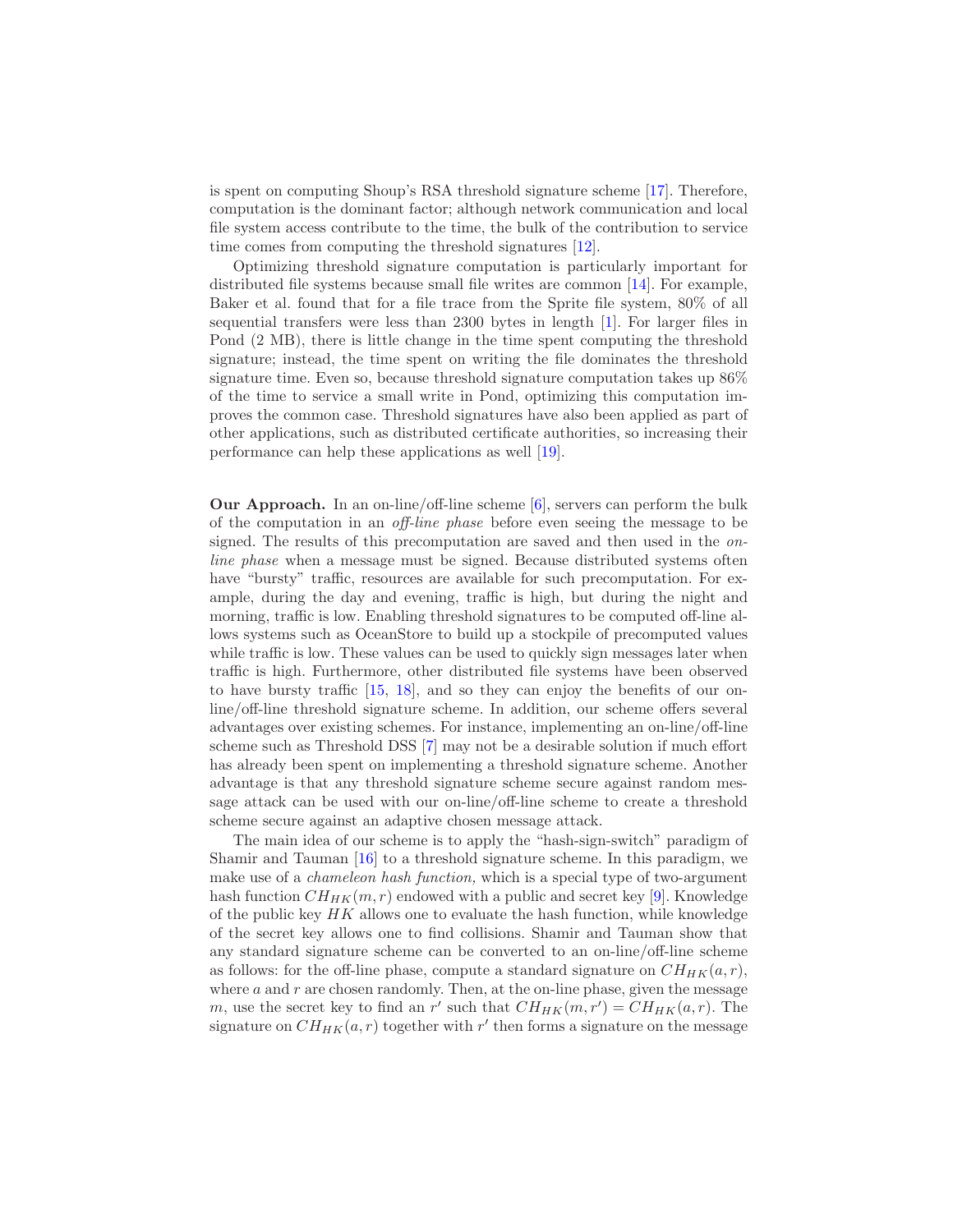m; in a sense, we "switch" m for the random value  $a$ . We refer to the signed value of  $CH_{HK}(a, r)$  as the *signature stamp*. If finding a collision in the chameleon hash is more efficient than signing the message directly (as is the case for several chameleon hash functions), this is a net performance win.

Overview of Our Construction. For our work, we focus on the specific chameleon hash function  $CH_{HK}(m, r) = g^r h^m \mod p$  with public key  $HK =$  $(p, g, h)$  and the secret key y is the discrete logarithm of h to the base g. We show how to use the discrete logarithm distributed key generation algorithm of Gennaro et al. [\[8\]](#page-16-3) to perform chameleon hash key generation and computation of the signature stamp. We then show an efficient distributed algorithm for finding collisions with low overhead per player. We stress that no trusted dealer is required by our scheme; given an underlying threshold signature scheme with distributed key generation and distributed signing algorithms, we obtain a fully distributed signature scheme.

We also show methods for guaranteeing the robustness of our scheme using zero-knowledge proofs for verification. We provide two variants. The first is non-interactive and secure in the Random Oracle Model. The second uses an observation of Damg˚ard and Dupont to obtain robustness at the cost of limited interaction but is secure without random oracles [\[4\]](#page-16-13). In both cases, instead of running verification each time a signature must be generated, we decide to forego this step and be optimistic because, as observed in [\[4\]](#page-16-13), the signature shares will be correct almost always. If the signature created is not valid, then we can run the verification procedure in order to expose the corrupted players. The full details for our signature scheme appear in Sect. [3.](#page-7-0)

A Subtlety In The Proof. Surprisingly, the straightforward adaptation of the proof of Shamir and Tauman for non-threshold on-line/off-line signature schemes fails to establish security for our new on-line/off-line threshold scheme. The subtlety is that in our scheme, the "signature stamp" value  $CH_{HK}(m, r)$ is disclosed to all players at the close of our off-line threshold phase, including the adversary. While  $m$  and  $r$  are not disclosed, the output of the chameleon hash must be broadcast to allow for "black-box" use of the underlying threshold signature scheme in creating the stamp. As a result, any attempt at simulating the adversary's view of a signature query is "pinned down" by the value of the chameleon hash encoded in the stamp. In contrast, Shamir and Tauman do not reveal any chameleon hash values associated with a message to the adversary until after a signing query for that message is made. Therefore, their reduction is not "pinned down" in the same way and can easily answer adversary signing queries by simply evaluating the chameleon hash function on the queried message. While this is not an attack on the threshold on-line/off-line scheme, it shows that a new idea appears necessary to prove the scheme secure.

We resolve this subtlety by first introducing a new assumption for chameleon hash functions, which we call the *one-more-r assumption*. Informally, the new assumption says that given a sequence of random "challenge" outputs  $v_1, \ldots, v_n$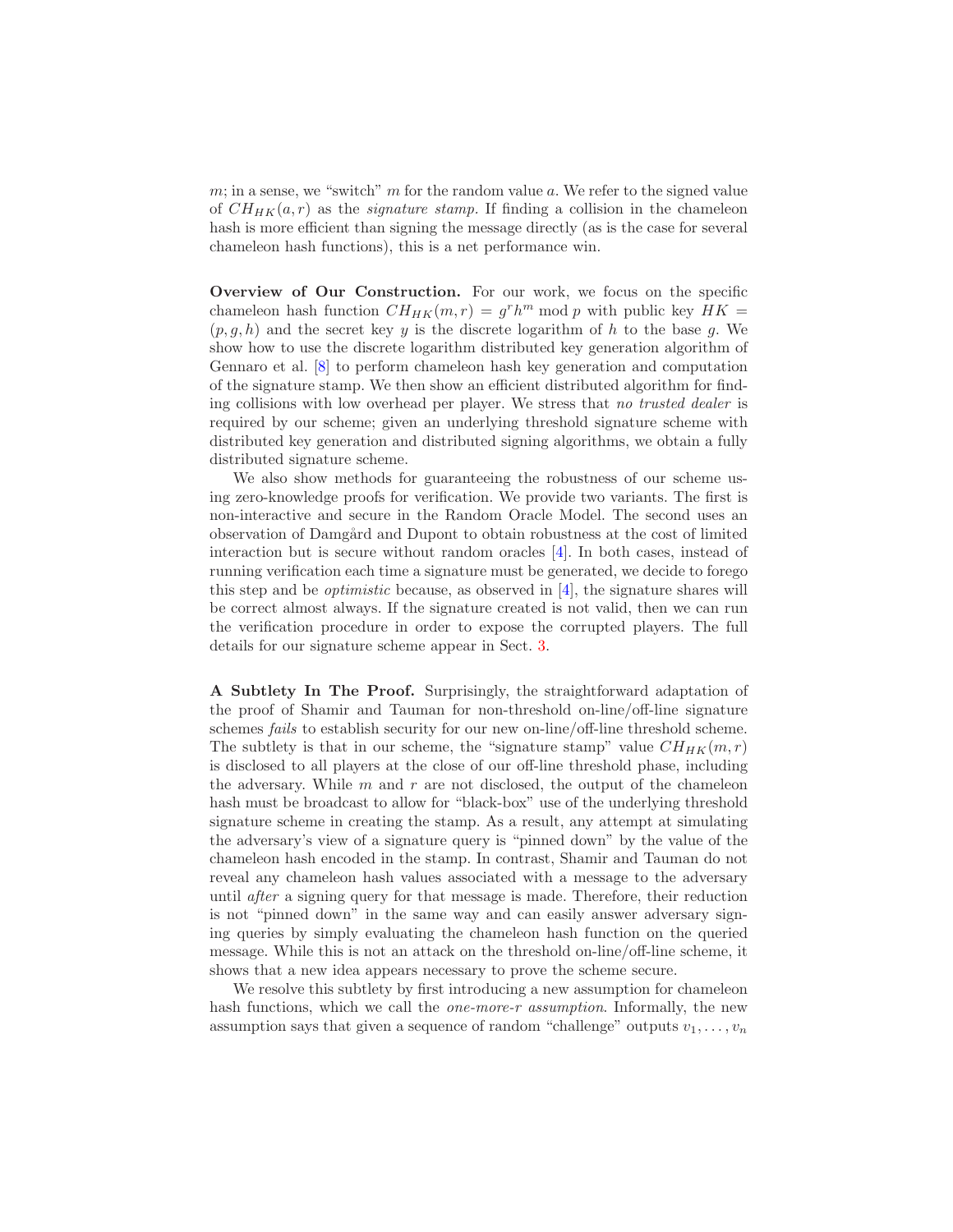of the chameleon hash function, the adversary may adaptively pick values  $v_i$ , provide messages  $m_i$ , and then learn  $r_i$  such that  $CH_{HK}(m_i, r_i) = v_i$ . Then, even given this extra information, the adversary has negligible advantage at inverting the chameleon hash on any challenge value not picked. We show that this new assumption is sufficient to prove security of our scheme. Then we justify the assumption in the case of the  $g^r h^m$  mod p chameleon hash by showing it is implied by the one-more-discrete-logarithm assumption of Bellare et al [\[2\]](#page-16-4). This establishes the security of our scheme based on a standard assumption. The details for showing our scheme is existentially unforgeable and robust against a static adversary are in Sect. [5.](#page-11-0)

Performance Results. We analyze the performance of our scheme in Sect. [6.](#page-14-0) We show the cost of our off-line phase is dominated by the cost of the distributed discrete logarithm key generation protocol. While our off-line phase in consequence requires several rounds of communication and computation, we argue that this overhead uses resources that would otherwise sit idle. If a new request arrives at a server during a busy time, the servers can simply fall back to directly computing a threshold signature.

Finally, we show that our optimistic on-line phase obtains a factor of  $\mathcal{O}\left(\frac{k}{t}\right)$ improvement in computation compared to Shoup's RSA threshold signature scheme, where  $k$  is a security parameter, while also requiring only one round of communication [\[17\]](#page-16-6). For example, with the parameters suggested for Pond, this is a factor of 1024 improvement. Therefore, we believe our scheme will yield in many cases much improved performance for any distributed system that currently uses threshold signature schemes.

### 1.1 Previous Work

The first on-line/off-line signature scheme was developed by Even, Goldreich, and Micali [\[6\]](#page-16-0). This scheme allowed for the conversion of any standard signature scheme into a one-time on-line/off-line signature scheme. Their result, however, increased the size of the signature by a quadratic factor. In order to mitigate this, Shamir and Tauman [\[16\]](#page-16-2) applied the results of Krawczyk and Rabin [\[9\]](#page-16-12), using chameleon hash functions to construct a one-time on-line/off-line signature scheme that only increases the size of the signature by a factor of two. Although smart cards appear to be an important application of on-line/off-line signatures as noted in [\[6,](#page-16-0) [16\]](#page-16-2), the application to bursty traffic has received little attention.

The origins of threshold signatures and threshold cryptography can be traced back to Desmedt and Frankel [\[5\]](#page-16-14). Some examples of threshold signatures include a robust threshold DSS signature scheme, which is an on-line/off-line scheme, by Gennaro et al. [\[7\]](#page-16-11), and a robust, non-interactive threshold RSA signature scheme by Shoup [\[17\]](#page-16-6). The latter construction is the signature scheme implemented in Pond [\[12\]](#page-16-1), a prototype version of the OceanStore [\[10\]](#page-16-5) design, and partly our motivation for this paper.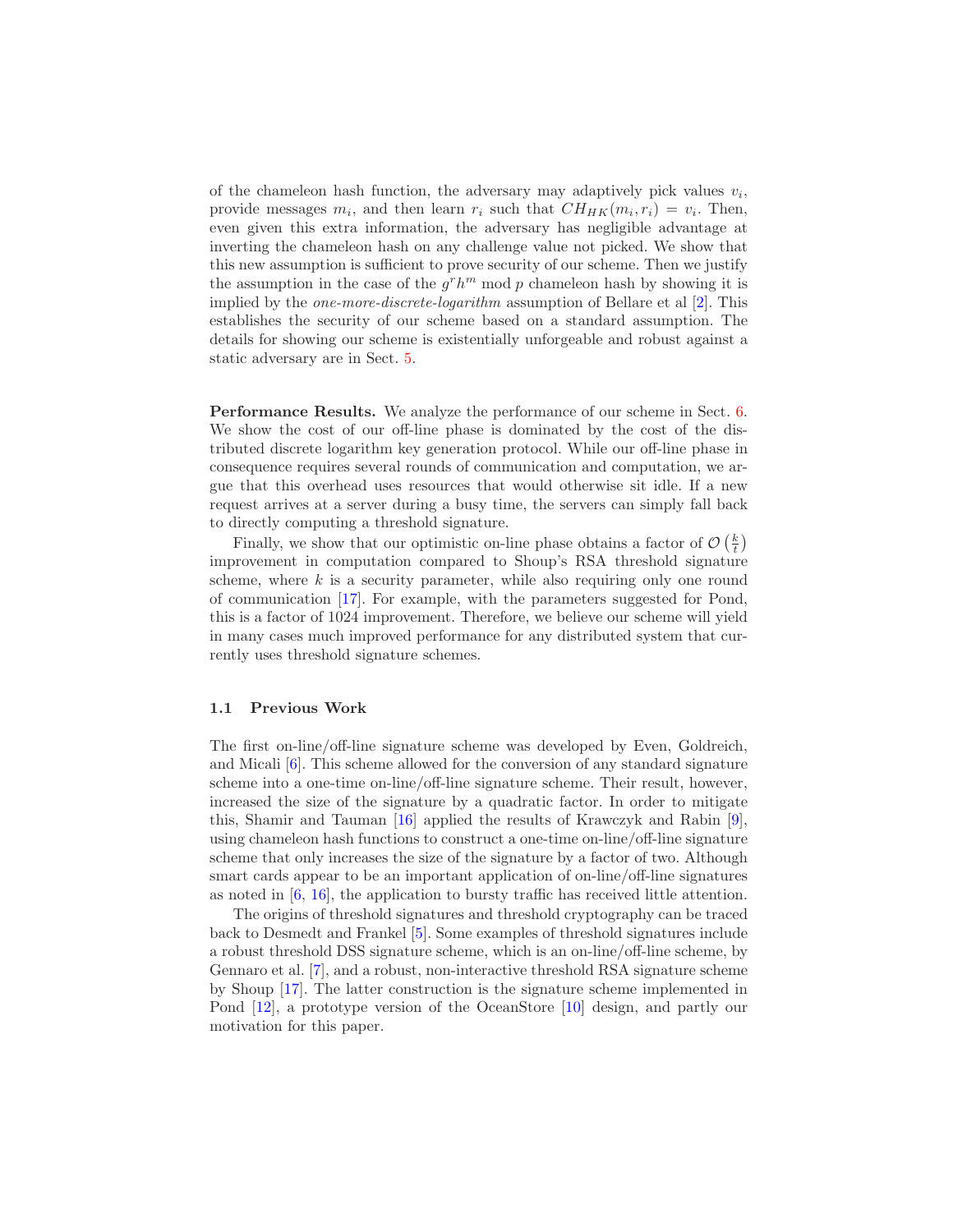<span id="page-4-1"></span>Table 1. Comparison between Shoup's Threshold RSA and our On-line/Off-line Threshold Scheme

| Threshold Sig. Schemes: | Shoup's RSA Scheme                                             | Our On-line/Off-line Scheme                 |
|-------------------------|----------------------------------------------------------------|---------------------------------------------|
| Key Generation          | $\left \mathcal{O}(k^2nt\log t + k^3) + K_{\text{RSA}}\right $ | $K_{\text{On}/\text{Off}} + K_{\text{DKG}}$ |
| Off-line Phase          | None                                                           | $3K_{\text{DKG}} + \mathcal{O}(k^2) + \tau$ |
| On-line Player          | $\mathcal{O}(k^3)$                                             | $\mathcal{O}(k^2)$                          |
| On-line Reconstruction  | $\mathcal{O}(tk^3)$                                            | $\mathcal{O}(t^2k^2)$                       |
| On-line Rounds of Comm. |                                                                |                                             |

## 1.2 Our Results

We compare our optimistic on-line/off-line threshold signature scheme with that of Shoup's signature scheme [\[17\]](#page-16-6). Shoup describes two variants of an RSA threshold signature scheme, and it is the first variant that we compare our scheme against. In both schemes, let *n* be the number of players,  $t < \frac{n}{3}$  be the thresh-old<sup>[1](#page-4-0)</sup>, and  $k \in \mathbb{N}$  be a security parameter. Our construction requires  $2t+1$  players to construct a signature and tolerates the participation of at most  $t$  corrupted players. We analyze the bit complexity of both schemes using the following metrics and show the results in Table [1:](#page-4-1)

- Key Generation Complexity Work done to perform key generation and distributing private key shares among the players. Let  $K_{\text{RSA}}$  denote the bit complexity for generating the RSA public and private keys, let  $K_{\text{On}/\text{Off}}$  denote the bit complexity for generating public and private keys in our scheme, and let  $K_{\text{DKG}}$  denote the bit complexity for distributed key generation.
- Off-line Phase Complexity Work done to perform precomputation, meaning the computation performed for a signature before a message arrives. Furthermore, let  $\tau$  be the bit complexity for generating a standard threshold signature.
- On-line Player Complexity Work done by a player in computing its signature share when a message arrives. Note that all players compute their signature share in parallel.
- On-line Reconstruction Complexity Work done by the players in combining all of the signature shares and creating a signature.
- On-line Rounds of Communication Number of rounds the players need to generate a signature.

Note that Shoup's RSA signature scheme is not considered to be an online/off-line scheme because no precomputation is performed. Furthermore, an optimistic version of Shoup's scheme does not reduce its asymptotic complexity in the on-line phase. Finally, referring to Table [1,](#page-4-1) we see that both schemes only require one round of communication because all of the members of the group

<span id="page-4-0"></span> $^1$  Shoup's RSA threshold signature scheme can actually tolerate a threshold of  $t<\frac{n}{2}$ and only needs  $t + 1$  players to generate a signature.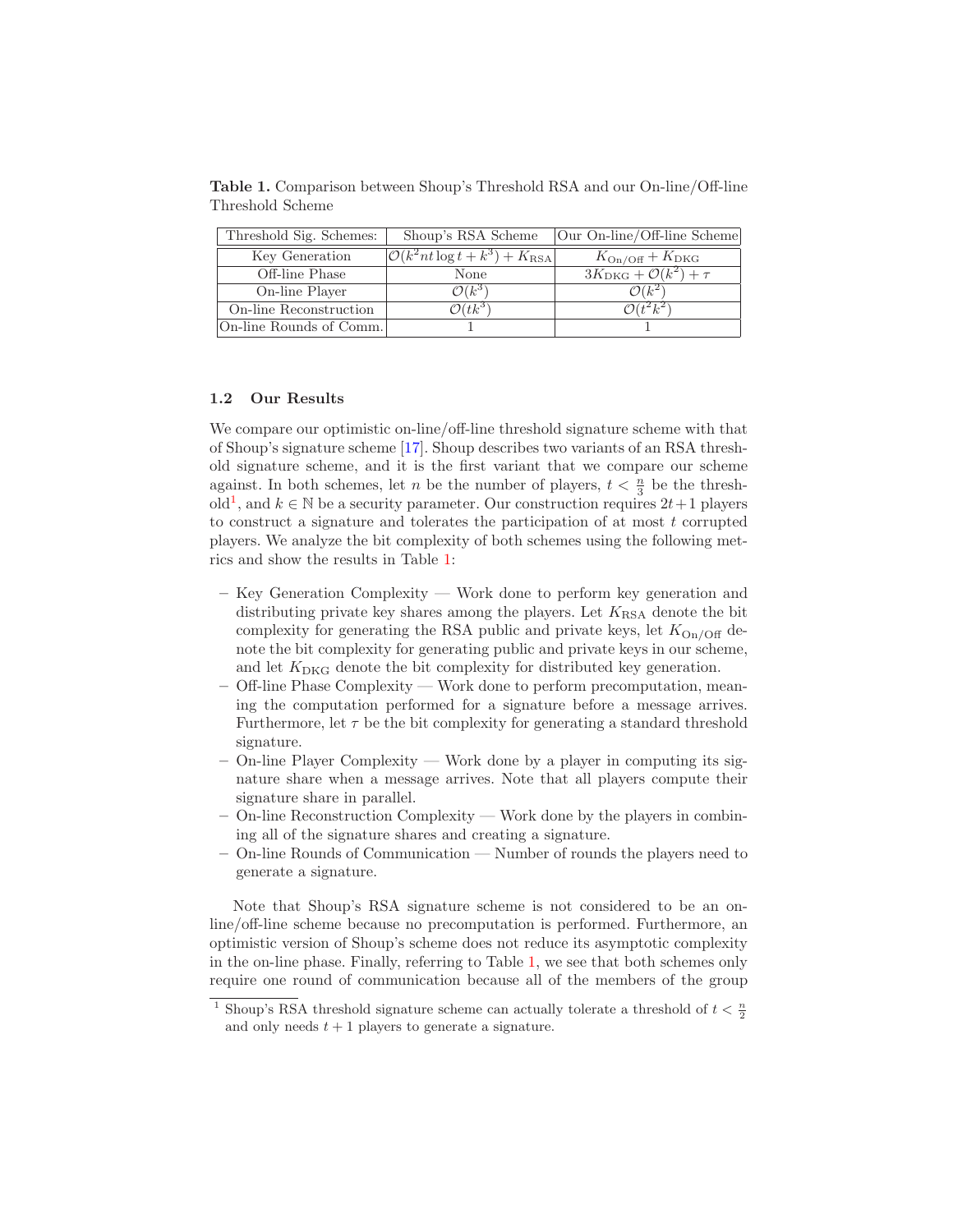do not have to wait for each other when a message  $m$  arrives; instead, they can immediately compute their signature shares for  $m$ . Because we can set the modulus in both schemes to be of the same size, we can compare fairly based on the bit complexity. A more complete analysis that includes robustness can be found in Sect. [6.](#page-14-0)

# 2 Preliminaries

**Definition 1 (Negligible Function).** A function  $\eta : \mathbb{N} \to \mathbb{R}$  is negligible if for all  $c > 0$ ,  $\eta(n) < \frac{1}{n^c}$  for all sufficiently large *n*.

**Definition 2** (Discrete Logarithm Assumption). Let  $p = 2q+1$  be a prime where q is a random k-bit prime, and let q be a generator for a subgroup of  $\mathbb{Z}_p^*$ with order  $q$ . For all probabilistic polynomial time algorithms A, if  $x$  is chosen uniformly at random from  $\mathbb{Z}_q$  and  $h = g^x \pmod{p}$ , then  $\Pr[A(p, q, g, h) = x] \le$  $\eta(k)$ , where  $\eta$  is a negligible function.

**Definition 3 (Chameleon Hash Function).** Given a public key  $HK$  and a private key or  $trapdoor$   $TK$ , which are generated with respect to a security parameter k, a message  $m \in \mathcal{M}$ , and a random  $r \in \mathcal{R}$  where M is the message space, and  $R$  is some finite space, we denote a chameleon hash function [\[9\]](#page-16-12) by  $CH_{HK}(m, r)$ , which is a hash function with the following properties:

- Collision Resistance. Given any probabilistic polynomial time malicious entity  $A$  that does not know the private key  $TK$ , but only the public key  $HK$ , define its *advantage* to be the probability of finding  $(m_1, r_1)$  and  $(m_2, r_2)$ such that  $CH_{HK}(m_1, r_1) = CH_{HK}(m_2, r_2)$ . We require the advantage of A to be negligible.
- Trapdoor Collisions. There exists a polynomial time algorithm A such that on inputs the pair  $(HK, TK)$ , a pair  $(m_1, r_1) \in \mathcal{M} \times \mathcal{R}$ , and a message  $m_2 \in \mathcal{M}$ , then A outputs  $r_2$  such that  $CH_{HK}(m_1, r_1) = CH_{HK}(m_2, r_2)$ .
- Uniform Probability Distribution. If  $r_1 \in \mathcal{R}$  is distributed uniformly,  $m_1 \in \mathcal{M}$ , and  $(m_2, r_2) \in \mathcal{M} \times \mathcal{R}$  such that  $CH_{HK}(m_1, r_1) = CH_{HK}(m_2, r_2)$ , then  $r_2$  is computationally indistinguishable from uniform over  $\mathcal{R}$ .

Throughout the rest of this paper, we will work with a particular family of chameleon hash functions based on discrete logarithms. We do so because the discrete logarithm-based hash function is best suited for using Lagrange interpolation. There are also other chameleon hash functions, such as those based on factoring, for example, but the mathematics involved in the interpolation would not be as convenient.

Let  $k \in \mathbb{N}$  be a security parameter. We begin by picking a k-bit Germain prime  $p' \in \mathbb{N}$ , which has the property that  $p = 2p' + 1$  and  $p'$  are both primes. Although it is not known if there are infinitely many Germain primes, we will assume that we can find one of the appropriate size. Let  $g'$  be a generator for  $\mathbb{Z}_p^*$ . Now let  $Q_p \subset \mathbb{Z}_p^*$  denote the subgroup of quadratic residues generated by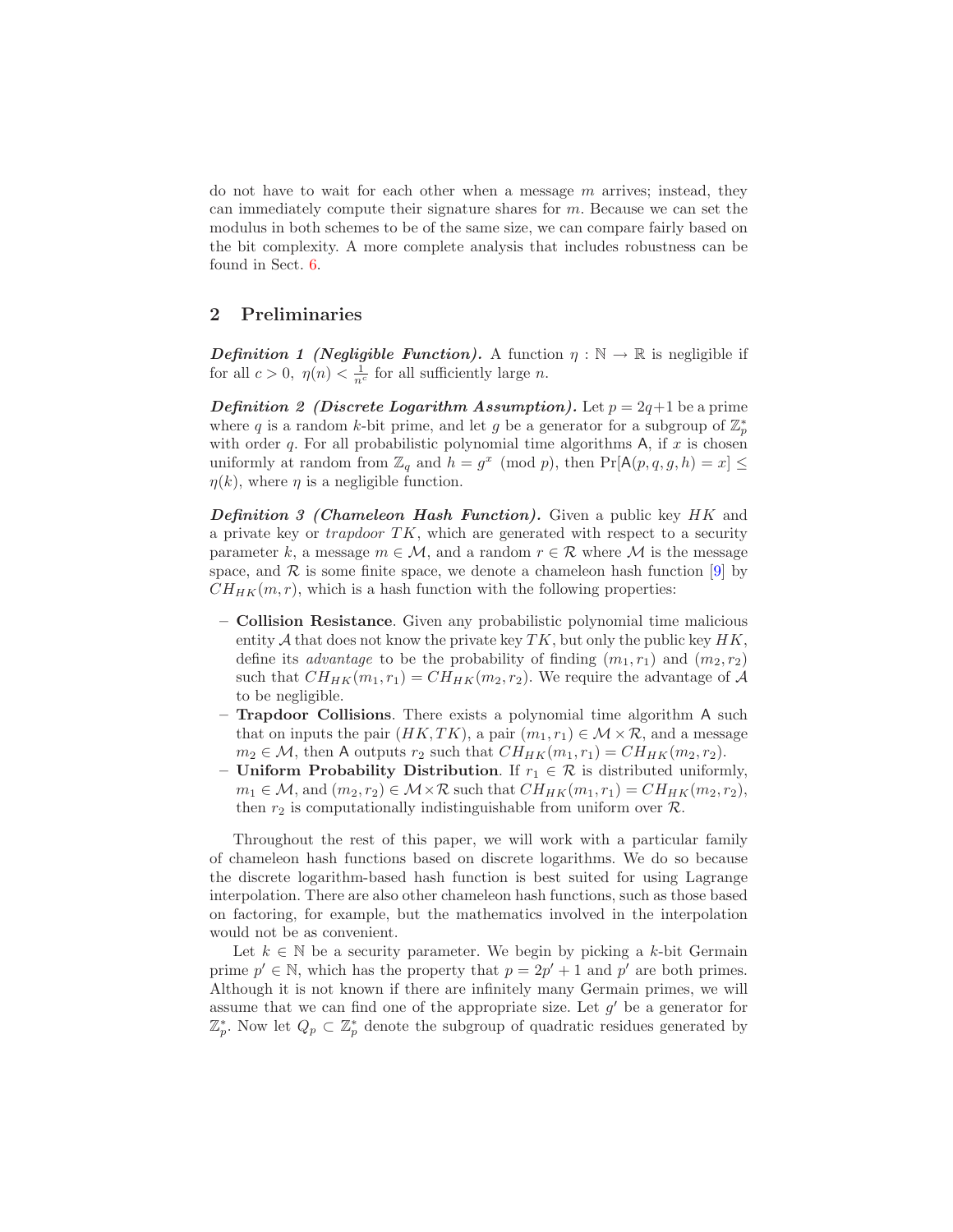$g \equiv (g')^2 \pmod{p}$ , so that  $|Q_p| = \frac{p-1}{2} = p'$ . Finally, pick the private key  $y \in \mathbb{Z}_{p'}^*$ . Then we define our chameleon hash function  $CH_{HK} : \mathbb{Z}_{p'} \times \mathbb{Z}_{p'} \to Q_p$  to be

$$
CH_{HK}(m,r) = g^{r+ym} \equiv g^r h^m \pmod{p}
$$

where  $h \equiv g^y \pmod{p}$  and the public key is  $HK = (p, g, h)$ . Although we choose to work over the group  $\mathbb{Z}_p^*$ , one could also work with ECC groups.

**Definition 4 (Signature Scheme).** A signature scheme S is a triple of randomized algorithms (Key-Gen, Sig, Ver) where:

- Key-Gen:  $1^* \rightarrow \mathcal{PK} \times \mathcal{SK}$  is a key generation algorithm such that on input  $1^k$ , where  $k \in \mathbb{N}$  is a security parameter, it outputs  $(PK, SK)$ , such that  $PK \in \mathcal{PK}$ , the set of all public verification keys, and  $SK \in \mathcal{SK}$ , the set of all secret keys.
- Sig :  $\mathcal{SK} \times \mathcal{M} \rightarrow \mathcal{SIGS}$  is a signing algorithm such that M is the message space and  $\mathcal{SIGS}$  is the signature space. For shorthand, let  $S_{SK}(m)$  =  $Sig(SK, m)$  for all  $m \in \mathcal{M}$ .
- Ver:  $\mathcal{PK}\times\mathcal{M}\times\mathcal{SIGS}$   $\rightarrow$  {Reject, Accept} is a verification algorithm such that  $\text{Ver}(PK, m, \sigma) = \text{Accept if and only if } \sigma \text{ is a possible output of } \text{Sig}(SK, m).$ Again, for shorthand, let  $V_{PK}(m, \sigma) = \text{Ver}(PK, m, \sigma)$  for all  $m \in \mathcal{M}$  and  $\sigma \in \mathcal{SIGS}.$

<span id="page-6-0"></span>Definition 5 (Threshold Signature Scheme). Given a signature scheme  $S =$  (Key-Gen, Sig, Ver), a threshold signature scheme TS for S is a triple of randomized algorithms (Thresh-Key-Gen, Thresh-Sig, Ver) for a set of  $n$  players  $\mathcal{P} = \{P_1, P_2, \ldots, P_n\}$  with threshold value t where:

- Thres-Key-Gen is a distributed key generation algorithm used by the players to create  $(PK, SK) \in \mathcal{PK} \times \mathcal{SK}$  such that each  $P_i \in \mathcal{P}$  receives a share  $SK_i$ of the secret key SK.
- Thresh-Sig is a distributed signing algorithm used by the players to create a signature for a message  $m \in \mathcal{M}$  such that the output of the algorithm is  $S_{SK}(m)$ . This algorithm can be decomposed into two algorithms: signature share generation and signature reconstruction.

In this paper, we assume that  $TS$  is *simulatable*, as defined in Gennaro et al. [\[7\]](#page-16-11). This means that there exists a simulator  $\mathsf{SIM}_1^{\mathcal{TS}}$  which, on input  $PK$ , simulates the view of the adversary for a run of Thresh-Key-Gen that fixes the public key to be  $PK$ . In addition, there exists a simulator  $\mathsf{SIM}_2^{\mathcal{TS}}$  for Thresh-Sig, such that on input the public key PK, the message v, the signature  $\sigma$  of v, and the key shares  $x_{i_1}, x_{i_2}, \ldots, x_{i_t}$  of the servers controlled by the adversary, simulates the view of the adversary for a run of Thresh-Sig on  $v$  that produces  $\sigma$ .

Definition 6 (Distributed Key Generation). A Distributed Key Generation (DKG) protocol is often used in threshold signature schemes in order to construct the public key and private key. In a DKG protocol with  $n$  players, the public key is made known to all players, whereas the private key is known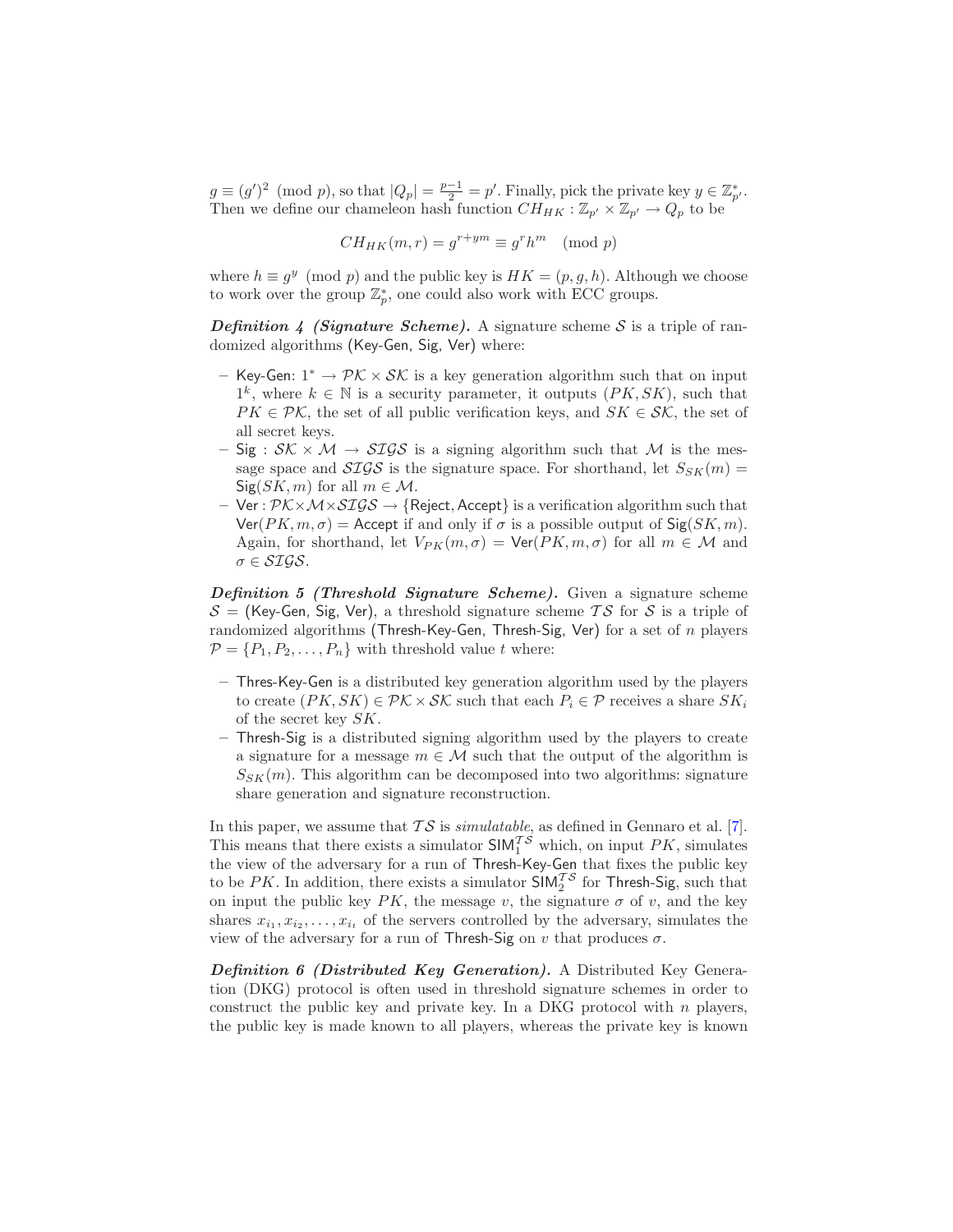by none. Instead, each player receives a key share, from which they can — acting in concert — recover the private key. A DKG protocol is, of course, fully distributed, and requires no trusted dealer.

In this paper, we use a discrete logarithm-based DKG protocol (where the private key is y and the public key is  $h = g^y$  for some g), namely the New-DKG protocol as defined by Gennaro et al. [\[8\]](#page-16-3). This protocol has the property that there exists a simulator  $SIM^{DKG}$  that on input h can simulate the interactions of the DKG protocol with a set  $\mathcal{P}_{\mathcal{A}} \subset \mathcal{P}$  of players controlled by the adversary A, where  $|\mathcal{P}_A| \leq t$ , such that the resulting public key produced is fixed to be h. In addition, as a result of this simulation,  $SIM<sup>DKG</sup>$  is able to recover the key shares held by the adversary's players  $\mathcal{P}_4$ .

# <span id="page-7-0"></span>3 An On-line/Off-line Threshold Signature Scheme

We shall construct an optimistic, generic on-line/off-line threshold signature scheme  $TS^{\text{On}/\text{Off}} = (\text{On}/\text{Off-Thresh-Key-Gen}, \text{Thresh-Sig-Off-line}, \text{Thresh-Sig-On-}$ line, Ver) that does not require the use of a trusted dealer, and we show how existing threshold signature schemes can be used in performing a threshold computation of the signature stamp off-line. Furthermore, we use the New-DKG protocol from Gennaro, et al [\[8\]](#page-16-3).

## 3.1 Key Generation (Done once)

On/Off-Thresh-Key-Gen **Inputs:** A threshold signature scheme  $TS =$  (Thresh-Key-Gen, Thresh-Sig, Ver), a set of *n* players  $P = \{P_1, P_2, \ldots, P_n\}$ , a threshold  $t < \frac{n}{3}$ , and a security parameter  $k \in \mathbb{N}$ . Public Output: A set of public keys. **Private Output:** All players  $P_i \in \mathcal{P}$  receive a set of private keys.

- 1. Run Thresh-Key-Gen on input  $1^k$  to obtain  $(PK, SK) \in \mathcal{PK} \times \mathcal{SK}$  and each  $P_i \in \mathcal{P}$  receives the secret key share  $SK_i$ .
- 2. Create a random k bit Germain prime  $p' \in \mathbb{N}$ , where  $p = 2p' + 1$  is also a prime, and let g be a generator for  $Q_p$ .
- 3. Use the DKG protocol to create  $h = g^y$ , where  $y \in \mathbb{Z}_{p'}$  is the secret key and  $P_i \in \mathcal{P}$  receives the share  $y_i$  for a degree t polynomial  $p_y(x) \in \mathbb{Z}_{p'}[x]$ such that  $p_y(0) = y$ .
- 4. Check that  $n < p'$  so that each player  $P_i \in \mathcal{P}$  has index  $i \in \mathbb{Z}_{p'}^*$ . Otherwise abort.
- 5. Publish the public keys  $(PK, HK = (p, g, h))$ . All players  $P_i \in \mathcal{P}$  retain  $(SK_i, y_i).$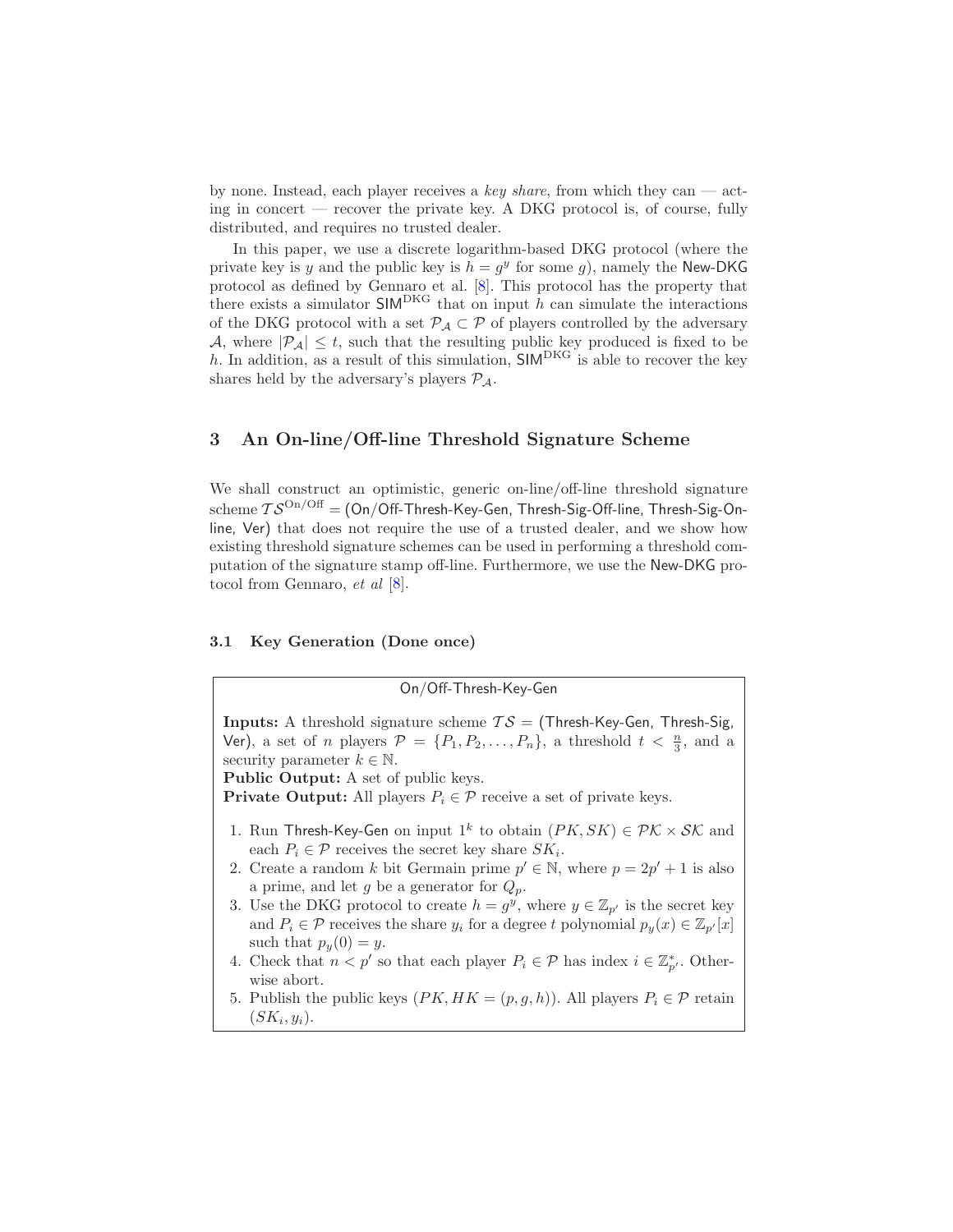#### 3.2 Off-line Phase (Done per message)

In the off-line phase, we will show how to construct the chameleon hash function and create the signature stamp in a distributed manner.

## Thresh-Sig-Off-line

**Inputs:** The same set of *n* players  $P$  and a threshold  $t < \frac{n}{3}$ . Private Output: A signature stamp.

- 1. Use the DKG protocol to create  $g^r$ , where  $r \in \mathbb{Z}_{p'}$  so that  $P_i$  receives the share  $r_i$  for another degree t polynomial  $p_r(x) \in \mathbb{Z}_{p'}[x]$  such that  $p_r(0) = r$ .
- 2. Use the DKG protocol to create  $h^m$  where  $m \in \mathbb{Z}_{p'}$ . Each player  $P_i$ receives a share  $m_i$  for a degree t polynomial  $p_m(x) \in \mathbb{Z}_{p'}[x]$  such that  $p_m(0) = m$ .
- 3. Finally, the DKG protocol is used to generate shares  $z_i$  for each  $P_i \in \mathcal{P}$ of a degree 2t polynomial  $p_0(x) \in \mathbb{Z}_{p'}[x]$  such that  $p_0(0) = 0$ .
- 4. Now  $g^r$  and  $h^m$  are both known to the players, so  $CH_{HK}(r, m) = g^r h^m$  $\pmod{p}$ .
- 5. Use Thresh-Sig to compute the signature stamp  $S_{SK}(CH_{HK}(r, m))$ .

## 3.3 On-line Phase (Done per message)

## Thresh-Sig-On-line

**Inputs:** A subset  $\mathcal{P}' \subset \mathcal{P}$  of size  $2t + 1$  and a message  $m' \in \mathbb{Z}_{p'}$ . Public Output: A signature for  $m'$ .

- 1. For each  $P_i \in \mathcal{P}'$ , define col- $1_i = r_i y_i m'$  and col- $2_i = y_i m_i + z_i$ , which are  $P_i$ 's share of the trapdoor collision. Then,  $P_i$  broadcasts the pair (col-1<sub>i</sub>, col-2<sub>i</sub>) to all of the other players in  $\mathcal{P}'$ .
- 2. Define  $f_i(x)$  to be  $f_i(x) = \prod_{P_j \in \mathcal{P}' \setminus \{P_i\}} \frac{j-x}{j-i}$ , as in the definition of Lagrange interpolation. Now use Lagrange interpolation on the shares to compute the trapdoor collision

$$
r' = \sum_{P_i \in \mathcal{P}'} (\text{col-1}_i + \text{col-2}_i) f_i(0)
$$
  
= 
$$
\sum_{P_i \in \mathcal{P}'} (r_i + y_i m_i + z_i - y_i m') f_i(0)
$$
  

$$
\equiv r + ym - ym' \pmod{p'}.
$$

3. In this way, the signature for message  $m'$  is

 $(S_{SK}(CH_{HK}(m, r)), m', r').$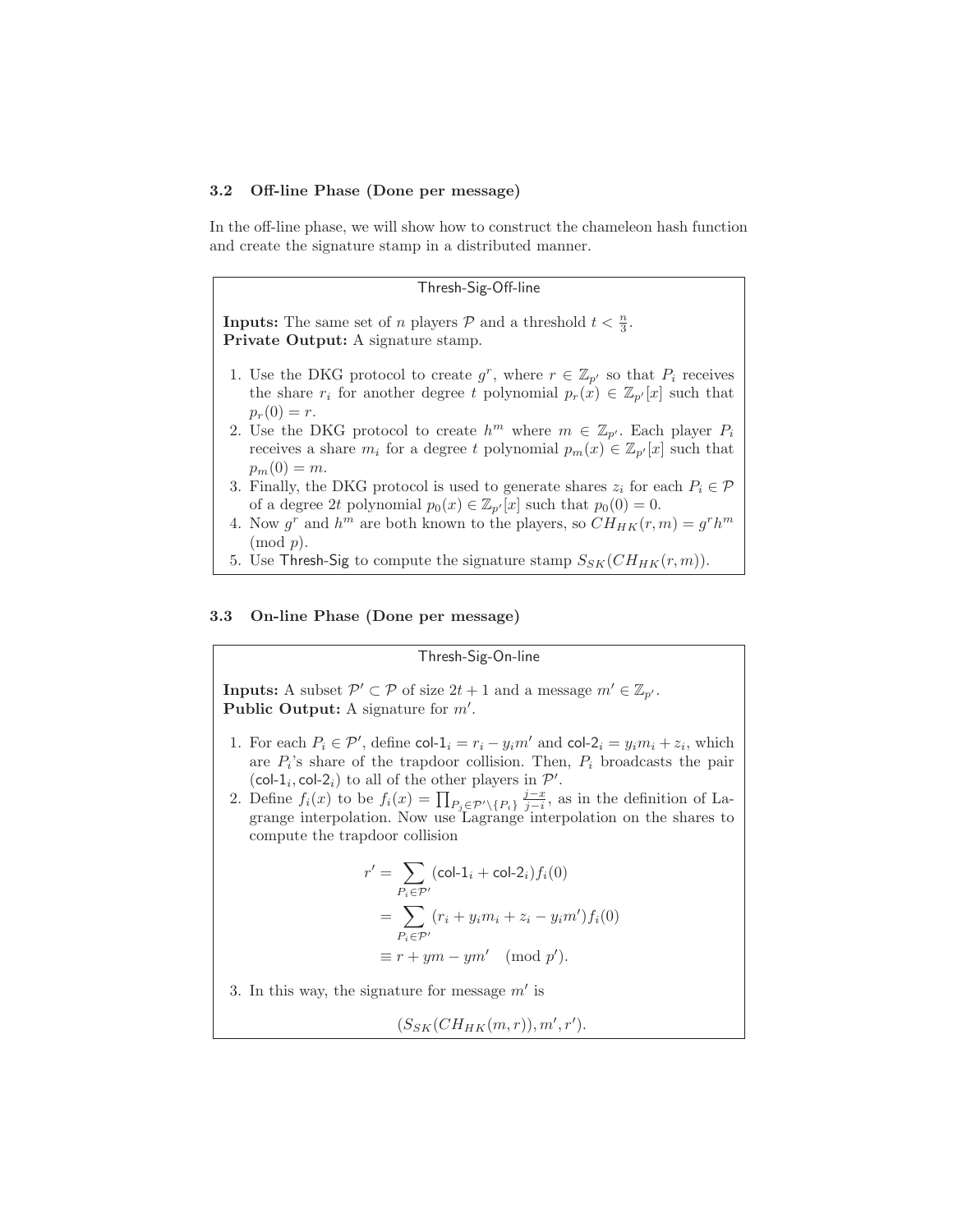Notice that the definition of  $col-2<sub>i</sub>$  requires adding the share  $z<sub>i</sub>$ . This is necessary because we have to multiply the secrets  $y$  and  $m$ , so each player computes  $y_i m_i$  which becomes a share of a degree 2t polynomial that is not chosen uniformly at random; thus, adding the share  $z_i$  will make the polynomial random. Furthermore, this degree 2t polynomial is the reason for requiring  $t < \frac{n}{3}$ .

### 3.4 Verification (Done per message)

Given the signature  $(\sigma, m', r')$ , where  $\sigma \in \mathcal{SIGS}$ , simply check that

 $V_{PK}(CH_{HK}(m',r'),\sigma) = \text{Accept}$ 

holds true, as in the standard signature scheme.

### <span id="page-9-0"></span>3.5 Signature Share Verification (Performed if necessary)

If  $V_{PK}(CH_{HK}(m',r'), \sigma)$  = Reject, then some players are sending incorrect shares. In order to ensure robustness, we must be able to construct a valid signature. The naïve solution of trying all possible subsets of size  $2t + 1$  to construct a valid signature is unacceptable because there are an exponential number of such subsets. Instead, we will identify and remove the corrupted players. To do so, we have each player in  $P$  check the validity of the pair  $(\text{col-1}_i, \text{col-2}_i)$  for each player  $P_i \in \mathcal{P}'$ :

- 1. Verifying col-1<sub>i</sub>. Because  $g^{r_i}$  and  $g^{y_i}$  are known values from the DKG protocol, we can compute for each  $P_i \in \mathcal{P}'$ ,  $g^{r_i} \cdot (g^{y_i})^{-m'} = g^{r_i - y_i m'} \pmod{p}$ and confirm that  $g^{\text{col-1}_i} = g^{r_i - y_i m'}$  as desired.
- 2. Verifying col-2<sub>i</sub>. Although we have access to  $g^{z_i}$  from the DKG protocol, we do not have  $g^{y_i m_i}$ . Instead, what we will do is confirm that the discrete logarithm of  $g^{\text{col-2}}ig^{-z_i} = g^{\text{col-2}}ig^{-z_i}$  to the base  $g^{m_i}$  is equal to the discrete logarithm of  $g^{y_i}$  to the base g. Now we can apply Chaum and Pedersen's ZKP for equality of discrete logarithms [\[3\]](#page-16-15) with the Fiat-Shamir heuristic: Let  $d = g^{y_i}, e = g^{m_i}$ , and  $f = g^{\text{col-2}_i - z_i}$ . Player  $P_i \in \mathcal{P}'$  chooses  $r \in \mathbb{Z}_{p'}$ uniformly at random and computes  $H(g, d, e, f, g^r, e^r) = c$ , where H is a random oracle and c is the challenge.  $P_i$  computes  $v = y_i c + r$  and broadcasts the pair  $(c, v)$ . Finally, all players compute and confirm that  $H(g, d, e, f, g^v d^{-c}, e^v f^{-c}) = c.$

If any of the shares are deemed incorrect, then broadcast a complaint against  $P_i$ . If there are at least  $t + 1$  complaints, then clearly  $P_i$  must be corrupt since with at most  $t$  malicious players, there can be at most  $t$  false complaints. Also, if  $P_i$  is corrupt, there will always be enough honest players to generate at least  $t+1$  complaints and  $P_i$  will surely be disqualified in this case. Once eliminated,  $P_i$  is removed from  $\mathcal{P}'$  and is replaced with a new player, thus resulting in a new signature. As long as at most t players are corrupted, there will always be enough honest players to create a valid signature.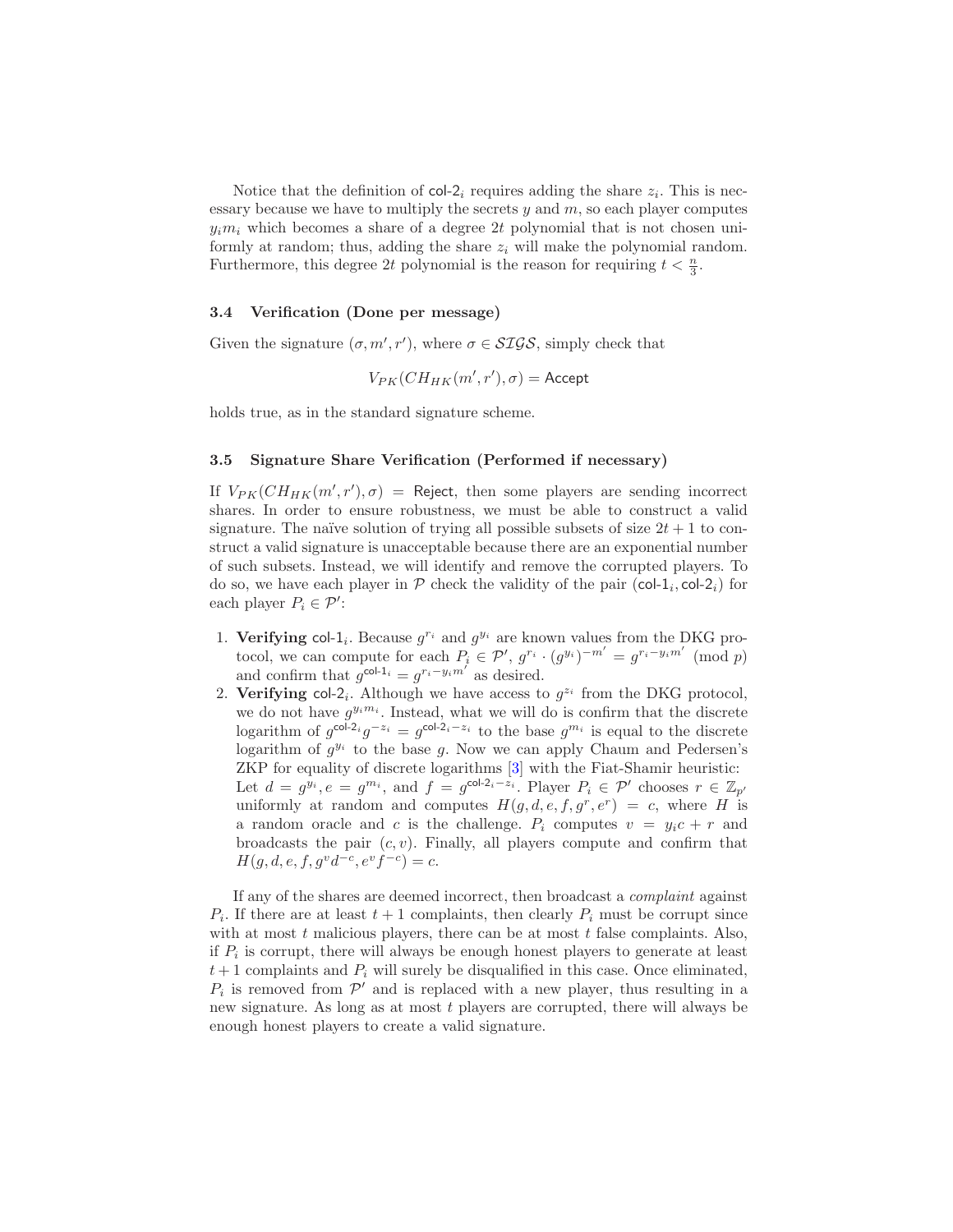# 4 Security Model

### 4.1 Security Definitions

We define two assumptions that we will use in our proof. The first is the onemore-discrete-logarithm assumption introduced by Bellare et al. [\[2\]](#page-16-4)

Definition 7 (One-More-Discrete-Logarithm Assumption). We let  $p =$  $2q + 1$  be a prime where q is a random k-bit prime, and let q be a generator for a subgroup of  $\mathbb{Z}_p^*$  with order q. We let  $n : \mathbb{N} \to \mathbb{N}$  be a function of k. Now let  ${x_1, x_2, \ldots, x_{n(k)}, x_{n(k)+1}}$  be elements of  $\mathbb{Z}_q$  chosen uniformly at random, and for each  $i \in \{1, 2, ..., n(k) + 1\}$ , define  $z_i = g^{x_i} \pmod{p}$ . Now let the adversary A have access to a discrete log oracle DLog such that if  $x \in \mathbb{Z}_q$ ,  $z = g^x \pmod{p}$ , then  $\text{DLog}(g, z) = x$ . In the one-more discrete-logarithm problem [\[2\]](#page-16-4),  $\mathcal{A}^{\text{DLog}}$  is given  $\{z_1, z_2, \ldots, z_{n(k)+1}\}\$  and must output  $\{x_1, x_2, \ldots, x_{n(k)+1}\}\$  by querying DLog at most  $n(k)$  times. The assumption is  $Pr[\mathcal{A}^{DLog}(g, z_1, z_2, \ldots, z_{n(k)+1})]$  $(x_1, x_2, \ldots, x_{n(k)+1}) \leq \eta(k)$ , where  $\eta$  is a negligible function.

We define a similar assumption that is related to finding collisions in a chameleon hash function. We will use this assumption to show our new scheme is secure. In Sect. [5.2,](#page-11-1) we show that this assumption is implied by the one-morediscrete-logarithm assumption for the chameleon hash function we use.

**Definition 8 (One-More-R Assumption).** As above, we let g be a generator for a subgroup of  $\mathbb{Z}_p^*$  with order q, a k-bit prime. In addition, we let k' be randomly chosen from  $\mathbb{Z}_q$  and let  $h = g^{k'}$ . We let  $n : \mathbb{N} \to \mathbb{N}$  be a function of k. Now let  $\{v_1, v_2, \ldots, v_{n(k)}, v_{n(k)+1}\}$  be randomly chosen elements in the range of  $CH_{HK}(\cdot)$ . Now we give the adversary A access to a Get-An-R $(v, m)$  oracle, such that if  $r = \text{Get-An-R}(v, m)$ , then  $CH_{HK}(m, r) = v$ . In the One-More-R problem,  $\mathcal{A}^{\mathsf{Get-An-R}}$  is given  $\{v_1, v_2, \ldots, v_{n(k)+1}\}\$  and with at most  $n(k)$  queries to Get-An-R, must output  $\{(m_1, r_1), (m_2, r_2), \ldots, (m_{n(k)+1}, r_{n(k)+1})\}$  such that  $v_i =$  $CH_{HK}(m_i,r_i)$ . The assumption is that  $Pr[\mathcal{A}^{\mathsf{Get-An-R}}(g,h,v_1,v_2,\ldots,v_{n(k)+1})]=$  $\{(m_1, r_1), (m_2, r_2), \ldots, (m_{n(k)+1}, r_{n(k)+1})\} \leq \eta(k)$ , where  $\eta$  is a negligible function.

## 4.2 Adversarial Model

We assume that there is a static adversary  $A$  that corrupts some subset of the players in  $P$  before beginning the threshold signature scheme. Furthermore, we can analyze two different types of static adversaries: one that compromises before the off-line phase and the other compromises after the off-line phase terminates. We assume the former case in our proof of existential unforgeability. As for the communication model, we assume that all players are connected by secure point-to-point channels. Furthermore, we will assume a partially synchronous communication model during the key generation and off-line phases for the purpose of using the DKG protocol of Gennaro et al. [\[8\]](#page-16-3).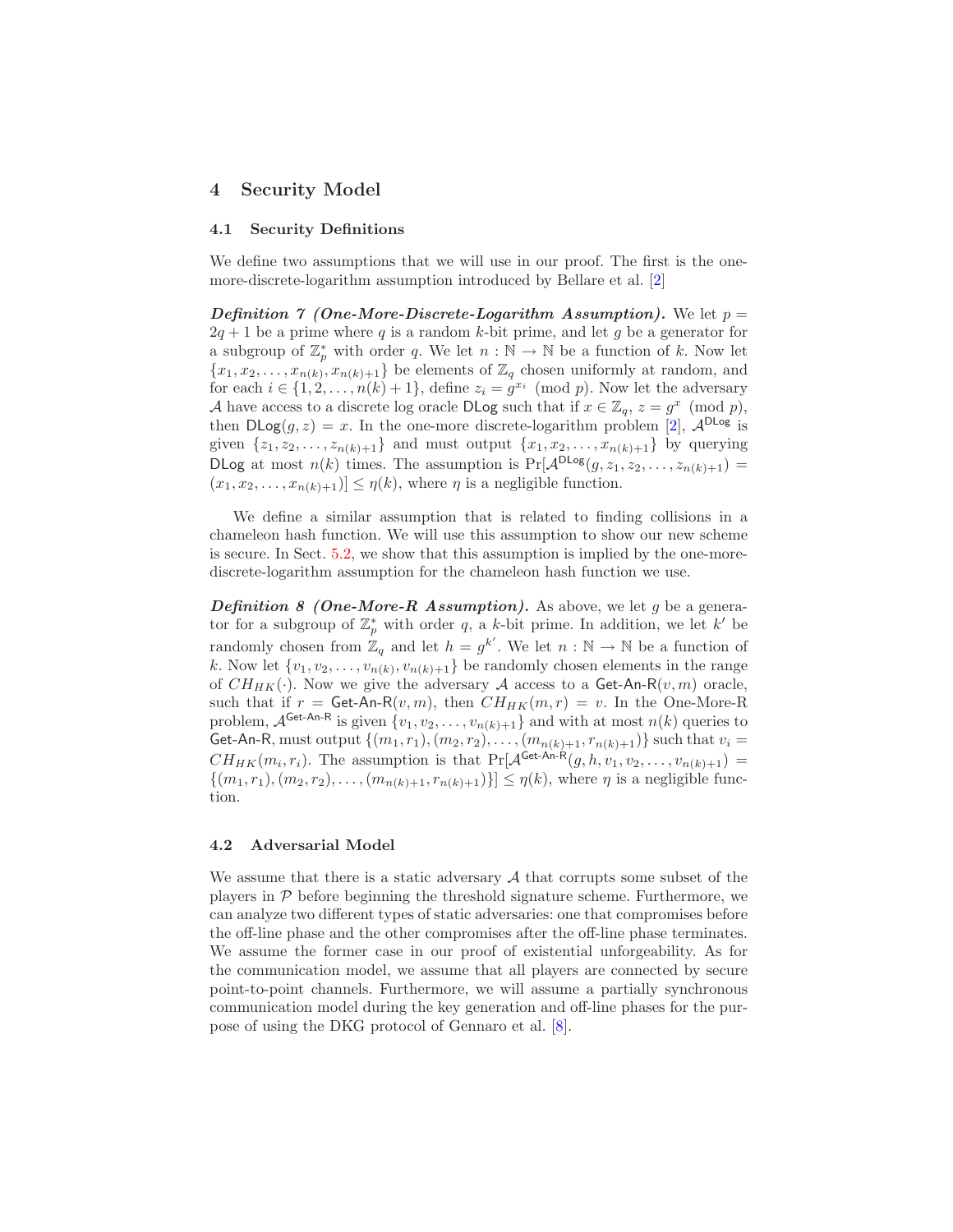# <span id="page-11-0"></span>5 Proof of Security

### 5.1 Robustness

**Theorem 1.** Suppose that an adversary corrupts at most  $t < \frac{n}{3}$  players. Then, our on-line/off-line threshold signature scheme  $TS^{\text{On}/\text{Off}}$  is robust.

Proof. We need to show completeness, soundness, and zero knowledge simulatability of the signature share verification protocol when verifying  $col-2<sub>i</sub>$  from player  $P_i \in \mathcal{P}'$ .

- − **Completeness**: An honest player  $P_i \in \mathcal{P}'$  should convince any verifier that the protocol was followed with high probability. In fact, if the signature share verification protocol is correctly followed, then the verifier will accept with probability 1.
- **Soundness:** No corrupted player  $P_i \in \mathcal{P}'$  should be able to fool any verifier into accepting incorrect shares with high probability. Using the definitions for  $e$ ,  $d$ , and  $f$  from Sect. [3.5,](#page-9-0) we require that both

$$
g^v d^{-c} \equiv g^r \pmod{p}
$$
  

$$
e^v f^{-c} \equiv e^r \pmod{p}
$$

.

Therefore,  $g^v d^{-c} \equiv g^{v-y_ic} \equiv g^r \pmod{p}$  if and only if  $v \equiv y_ic + r \pmod{p'}$ . In addition,  $e^v f^{-c} \equiv g^{m_i v} g^{(\text{col-2}_i - z_i)(-c)} \equiv (g^{m_i})^r \pmod{p}$ , which implies that  $m_i v - c(\text{col-2}_i - z_i) \equiv m_i r \pmod{p'}$ . By using  $e^v f^{-c} \equiv e^r \pmod{p}$ from above, we see that  $m_i y_i c \equiv c(\text{col-2}_i - z_i) \pmod{p'}$ . If  $c \not\equiv 0 \pmod{p'}$ , then clearly col- $2_i$  is the correct share. If  $c \equiv 0 \pmod{p'}$ , then col- $2_i$  may be incorrect. By the Discrete Logarithm Assumption, no probabilistic polynomial time adversary can produce such a  $v$  with non-negligible probability.

– Zero Knowledge Simulatability: No cheating verifier should learn anything useful after running the protocol. We can easily construct a simulator S which simulates the view of the verifier when verifying  $P_i$ 's col- $2_i$ . To do so, S selects c and v uniformly at random and fixes  $H(g, d, e, f, g^v d^{-c}, e^v f^{-c})$ to be c, since we are working in the Random Oracle model. Thus, S has recreated the view of the verifier without knowing  $P_i$ 's secret key share  $y_i$ , so the signature share verification protocol has zero knowledge.

As a result, our on-line/off-line threshold signature scheme is robust. We sketch an alternative approach without random oracles in Sect. [7.](#page-15-1) ⊓⊔

## <span id="page-11-1"></span>5.2 Existential Unforgeability

The proof of existential unforgeability will be in a similar style to the proof in Shamir and Tauman [\[16\]](#page-16-2). First we make use of the following Lemma to show that our One-More-R assumption is implied by a standard assumption: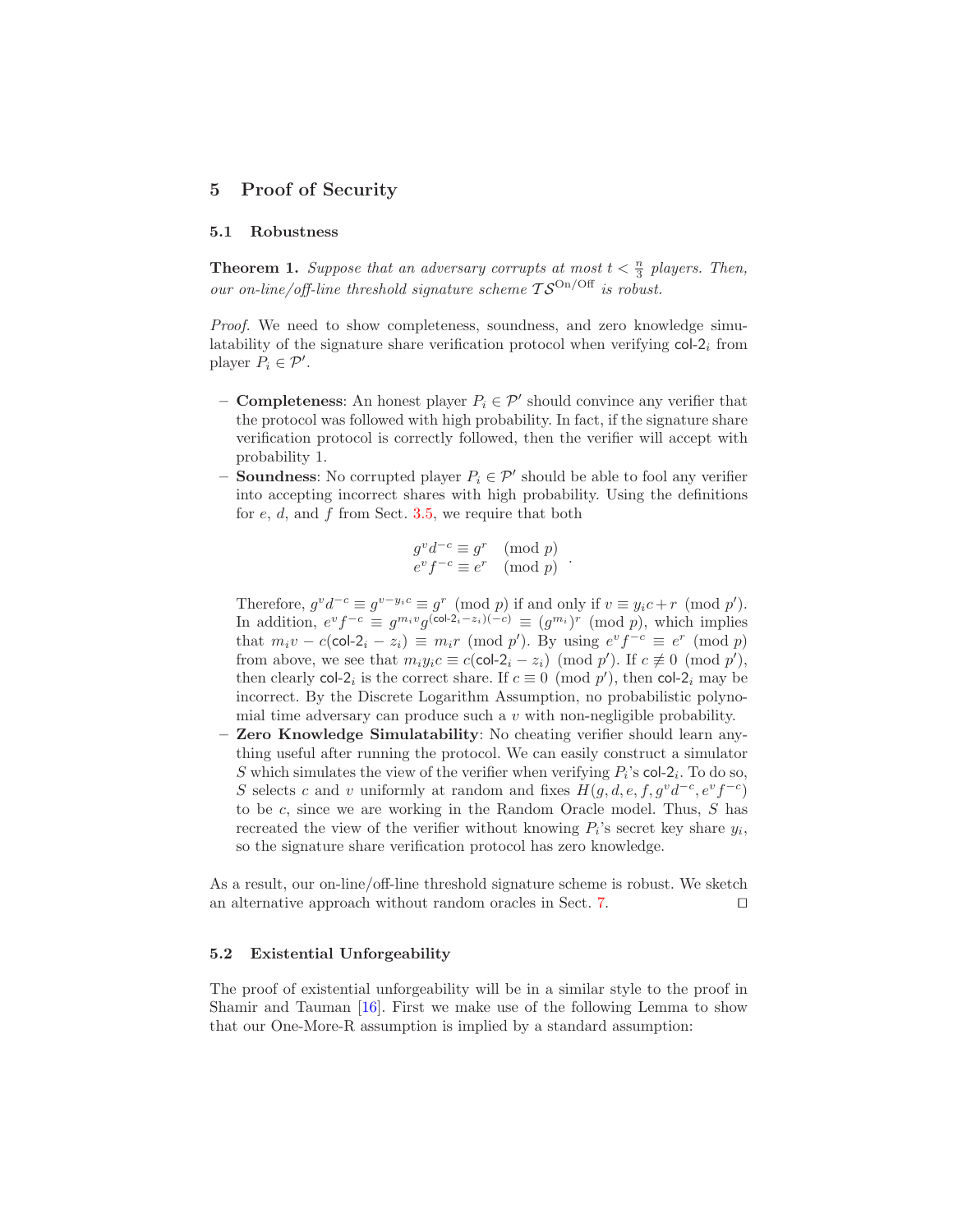**Lemma 1.** Suppose that there exists an adversary  $\beta$  that breaks the One-More-R assumption for the discrete logarithm chameleon hash with advantage  $\varepsilon$ . We show how to construct an algorithm A that breaks the One-More-Discrete-Log assumption with advantage greater than  $\varepsilon$ .

*Proof.* We let  $A$  respond to  $B$ 's queries in the One-More-R problem.  $A$  is given as input g and  $\{z_1, z_2, \ldots, z_{n(k)+1}\}\)$ . Let A be described as follows:

- 1. Pick y uniformly at random in  $\mathbb{Z}_{p'}$ .
- 2. Let  $h = g^y$ , and initialize  $\beta$  with g and h.
- 3. For  $1 \leq i \leq n(k) + 1$ , pick  $m_i$  uniformly in  $\mathbb{Z}_{p'}$  and let  $v_i = z_i h^{m_i}$ .
- 4. Send  $\mathcal{B}$  the set  $\{v_1, v_2, \ldots, v_{n(k)+1}\}.$
- 5. Whenever B makes a Get-An-R $(v, m)$  query, receive  $t = \textsf{DLog}(g, v)$ . Return the value  $t - ym$  to  $\beta$ .
- 6. If B successfully outputs  $\{(m'_1, r'_1), (m'_2, r'_2), \ldots, (m'_{n(k)+1}, r'_{n(k)+1})\}$  where  $CH_{HK}(m'_i, r'_i) = v_i$  for all i, A returns  $\{x_1, x_2, \ldots, x_{n(k)+1}\}\$  where  $x_i =$  $r'_i + y(m'_i - m_i)$ . Otherwise, abort.

Clearly, we have  $\varepsilon <$  Adv B < Adv A. □

Using the One-More-R assumption, we can prove that our on-line/off-line threshold signature scheme is secure against adaptive chosen message attack.

**Theorem 2.** Let  $TS =$  (Thresh-Key-Gen, Thresh-Sig, Ver) be a given simulatable threshold signature scheme. Then we let  $TS^{On/Off} = (On/Off-Thresh-Key-$ Gen, Thresh-Sig-Off-line, Thresh-Sig-On-line, Ver) be the resulting On-line/Offline Threshold Signature scheme. If  $TS^{On/Off}$  is existentially forgeable by an q-adaptive chosen message attack with success probability  $\varepsilon$ , then one of the following must hold:

- 1. There exists a probabilistic algorithm that breaks either the One-More-R assumption or the collision resistance of  $CH_{HK}$  with probability at least  $\frac{\varepsilon}{2}$ .
- 2. The underlying threshold signature scheme  $TS$  is existentially forgeable by a q-random message attack with probability at least  $\frac{\varepsilon}{2}$ .

*Proof.* Suppose that an adversary A forges a signature in the  $TS^{On/Off}$  scheme with a q-chosen message attack with probability  $\varepsilon$ . Now let  $\{m_1, m_2, \ldots, m_q\}$ be the q messages chosen by A to be signed by the  $TS^{\text{On}/\text{Off}}$  scheme. Let  $\{(\sigma_1, m_1, r_1), \ldots, (\sigma_q, m_q, r_q)\}\$ be the signatures produced in this fashion by the  $TS^{On/Off}$  scheme. Then A outputs a signature forgery  $(\sigma, m, r)$  such that  $V_{PK}(CH_{HK}(m, r), \sigma) =$  Accept and  $m \neq m_i$  for all i, with probability  $\varepsilon$ . Moreover, either there exists an i such that  $CH_{HK}(m_i, r_i) = CH_{HK}(m, r)$  or there does not exist such an *i*. One of these cases occurs with probability at least  $\frac{\varepsilon}{2}$ .

If the first case holds with probability at least  $\frac{\varepsilon}{2}$ , then we define a simulator  $\mathcal S$  that breaks the One-More-R assumption.  $\mathcal S$  is given as input the public bases g and h, as well as the set of challenges  $\{v_1, v_2, \ldots, v_{n(k)+1}\}.$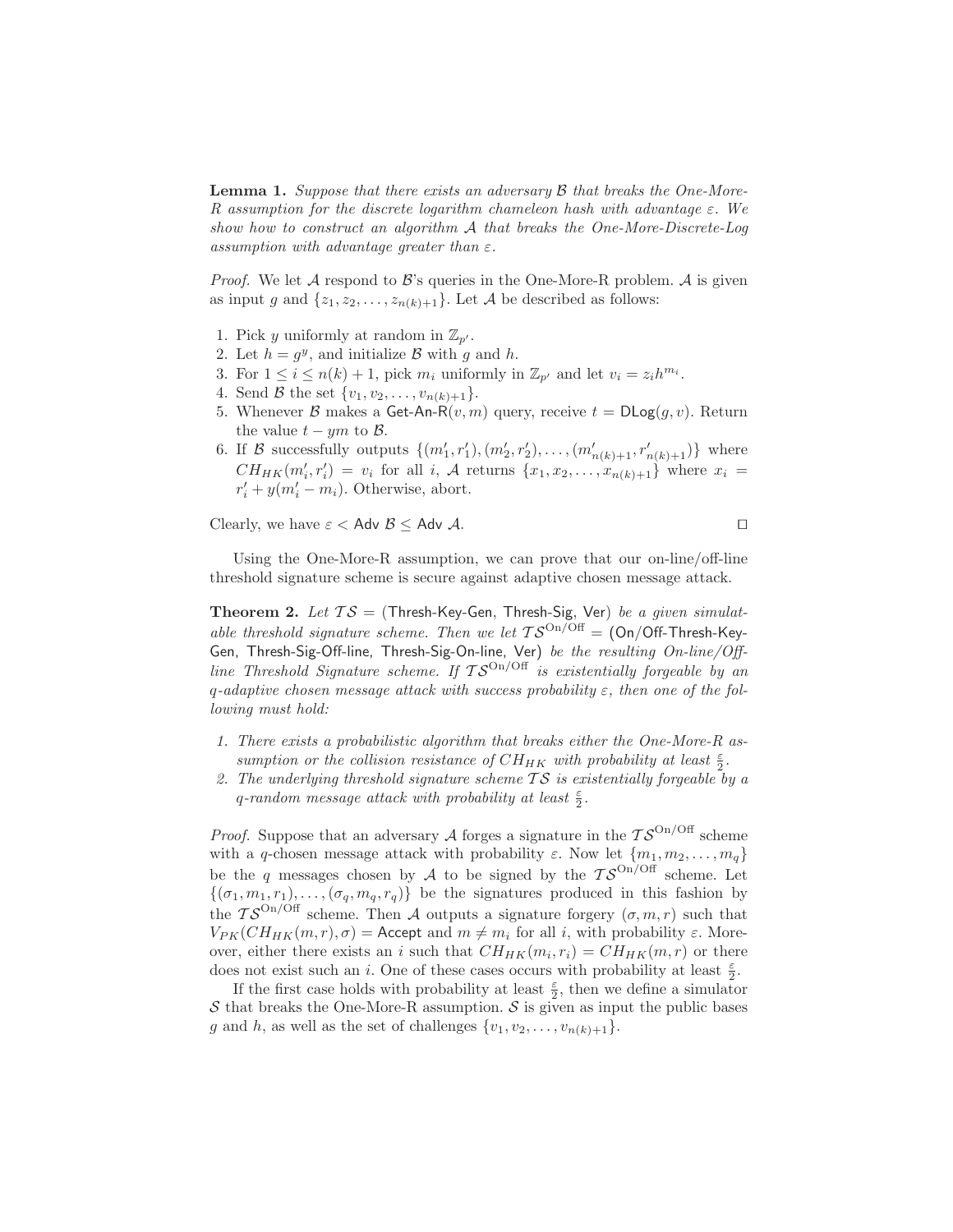S simulates the On/Off-Thresh-Key-Gen phase with  $\mathcal A$ . When the simulation gets to the point where h is to be generated by using the DKG protocol,  $S$  uses  $SIM<sup>DKG</sup>(h)$ , the DKG simulator, to "fix" the result of the DKG run to be h.

On the  $i^{th}$  run of the Thresh-Sig-Off-line phase, S simulates the phase as normal. However, when it reaches the point where  $h^m$  is to be generated using the DKG protocol, it uses  $\mathsf{SIM}^{\mathrm{DKG}}(v_i g^{-r})$  to fix the value of  $h^m$  so that the resulting chameleon hash  $g^r h^m$  equals the given  $v_i$  value. S then simulates the rest of the phase as normal.

On the  $j^{th}$  run of the Thresh-Sig-On-line phase, with input  $m'_j$  specified by  $\mathcal{A}$ , S simulates the phase as normal. Suppose that the players involved are  $\mathcal{P}' \subset \mathcal{P}$ . Of the players in  $\mathcal{P}'$ , without loss of generality let  $\mathcal{P}_{\mathcal{A}} = \{P_1, P_2, \ldots, P_t\} \subset \mathcal{P}'$ be the players controlled by the adversary  $A$ . Since  $S$  "controls" more than t players, it is able to reconstruct the values of  $r_i, y_i, m_i$ , and  $z_i$  for all  $P_i \in \mathcal{P}_{\mathcal{A}}$ from its own shares, since all were generated by the DKG protocol. Hence  $S$ is able to recover  $\text{col-1}_i$  and  $\text{col-2}_i$  for all  $P_i \in \mathcal{P}_\mathcal{A}$ . Now S fixes  $P_i \in \mathcal{P}' \setminus \mathcal{P}_\mathcal{A}$ . For each  $P_i \in \mathcal{P}' \setminus (\mathcal{P}_\mathcal{A} \cup \{P_i\}),$  S picks col-1<sub>i</sub> and col-2<sub>i</sub> uniformly at random and broadcasts them. In addition,  $S$  queries the Get-An-R oracle on  $m'_j$  and  $v_j$ to receive  $r'_j$ . With this information S can simply fix the value of  $(\text{col-1}_l, \text{col-2}_l)$ such that the interpolation of all the  $\text{col-1}_i + \text{col-2}_i$  values comes out to be  $r'_j$ .

At the end, A produces  $(\sigma, m, r)$  such that  $V_{PK}(CH_{HK}(m, r), \sigma) =$  Accept and there exists an *i* such that  $CH_{HK}(m, r) = v_i$ . If  $v_i$  was not used by S in a run of Thresh-Sig-On-line, then  $S$  has produced One-More-R value, namely  $r$ . On the other hand, if  $v_i$  was used by S, then we have a collision with  $CH_{HK}$ .

If the second case holds with probability at least  $\frac{\varepsilon}{2}$ , then we define a simulator  $S$  that existentially forges a signature under a random message attack on the underlying threshold signature TS. In addition, we let  $\text{SIM}_1^{\mathcal{TS}}$  and  $\text{SIM}_2^{\mathcal{TS}}$  be defined as in Definition [5.](#page-6-0)

 $\mathcal S$  simulates the On/Off-Thresh-Key-Gen phase as normal, except during the execution of Thresh-Key-Gen. In this case,  $S$  uses  $\textsf{SIM}_1^{\mathcal{TS}}$  to fix the public key for TS to be the public key for the signing oracle  $\text{Sig}_{TS}$ .

On the  $i^{th}$  run of the off-line phase, let S simulate it as normal, except for the computation of  $h^m$  and running Thresh-Sig. Let S query  $\text{Sig}_{TS}$ , which outputs  $(v_i, \sigma_i)$ , where  $v_i$  is chosen uniformly at random and  $V_{PK}(v_i, \sigma_i) =$  Accept. Next, use  $\mathsf{SIM}^{\mathrm{DKG}}(v_i g^{-r})$  to fix  $h^m$ . Finally, S then uses  $\mathsf{SIM}_2^{\mathcal{TS}}$  to simulate a run of Thresh-Sig with S on input  $v_i$ , such that the output is fixed to  $\sigma_i$ . We can do this because our assumption is that Thresh-Sig is simulatable.

Each run of the on-line phase is simulated as normal by  $S$ . At the end, A produces  $(\sigma, m, r)$  such that  $V_{PK}(CH_{HK}(m, r), \sigma) =$  Accept and for all i,  $v_i \neq CH_{HK}(m, r)$ . But in this case, S has forged a signature  $\sigma$  on a message  $CH_{HK}(m, r)$  not queried to the signing oracle Sig<sub>TS</sub>. □

From this, we can derive the following theorem:

Theorem 3. Suppose that a static adversary corrupts at most t players before beginning the off-line phase. Then our on-line/off-line threshold signature scheme  $TS^{On/Off}$  is existentially unforgeable against adaptive chosen message attacks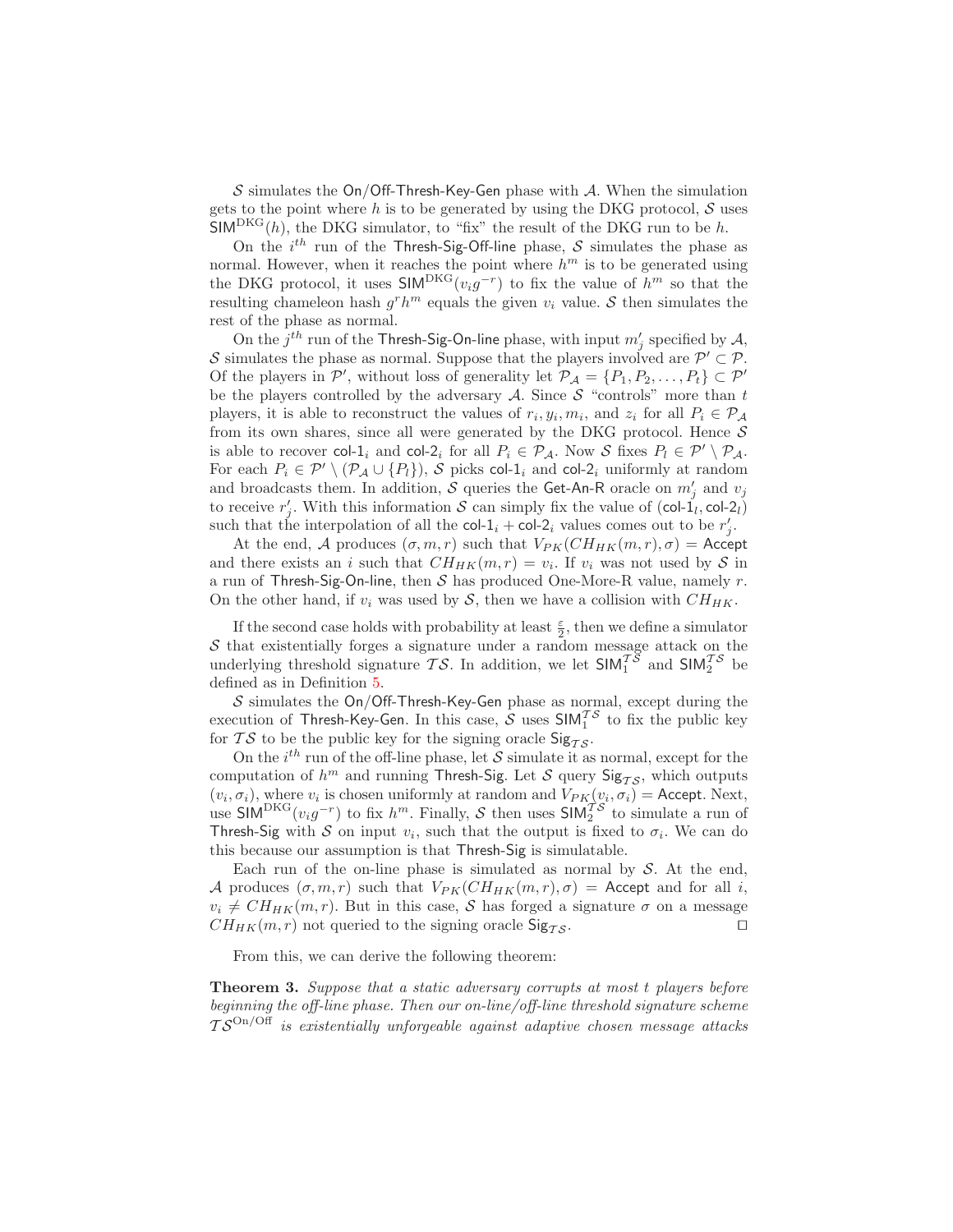assuming that the underlying threshold signature scheme  $TS$  is existentially unforgeable against random message attacks.

# <span id="page-14-0"></span>6 Evaluation

We analyze the number of bit operations required by our scheme, as previously shown in Table [1.](#page-4-1) First, in our scheme, is the threshold key generation. The bit complexity of Thresh-Key-Gen for  $TS$ , as well as generating a Germain prime is included in  $K_{\text{On}/\text{Off}}$ . Afterwards, we invoke the DKG protocol once, so this costs  $K_{\text{DKG}}$ . Thus, the key generation phase takes  $K_{\text{On}/\text{Off}} + K_{\text{DKG}}$  bit operations.

Next, we analyze our off-line phase. First, we invoke the DKG protocol three times, so this gives  $3K_{\text{DKG}}$ . Next, we have  $g^r$  and  $h^m$ , so we multiply both terms to get  $CH_{HK}(r, m)$ . Moreover, a single multiplication requires  $\mathcal{O}(k^2)$  bit operations over  $\mathbb{Z}_p$ . Finally, the signature stamp  $S_{SK}(CH_{HK}(m, r))$  requires  $\tau$ bit operations. Thus the off-line phases requires a total of  $3K_{\text{DKG}} + \mathcal{O}(k^2) + \tau$ bit operations.

For our on-line complexity, we can separate a player's computational complexity for generating a signature share from the signature reconstruction complexity. Each player  $P_i \in \mathcal{P}'$  performs two additions and two multiplications when computing  $col-1_i$  and  $col-2_i$ . The on-line signature reconstruction requires computing  $f_i(0)$ , which is 2t multiplications, and this is done for all  $P_i \in \mathcal{P}'$ , so we have a total of  $(2t+1)^2$  multiplications when we compute r'. Only addition of the  $2(2t+1)$  shares as well as performing 2t subtractions when computing  $f_i(0)$ is required giving a total of  $2t(2t + 1) + 2(2t + 1) - 1 = 4t^2 + 6t + 1$  additions. Furthermore, each addition over  $\mathbb{Z}_p$  requires  $\mathcal{O}(k)$  bit operations. Already we see that the number of multiplications in the on-line phase is substantially fewer than  $k$  since the threshold  $t$  is quite small when compared to a  $k$  bit prime. If verification of the signature shares is required, then each share requires six modular exponentiations. A summary of the number of operations performed appears in Table [2.](#page-14-1)

We review the complexity of Shoup's RSA threshold signature scheme [\[17\]](#page-16-6), which was also shown in Table [1.](#page-4-1) The key generation phase of Shoup's signature scheme requires a trusted party, but asymptotically the computation cost is the same as our distributed key generation. In Shoup's on-line phase, the reconstruction complexity, once again, can be separated from the share verification complexity. The reconstruction of the signature requires t modular exponentiations,  $t-1$  modular multiplications, and one invocation of the extended Eu-

<span id="page-14-1"></span>Our On-line Phase Complexity Additions Multiplications Exponentiations Player Signature Share 2 2 0 Signature Reconstruction  $4t^2$  $+ 6t + 1 \mid 4t^2$  $+4t+1$  0 Signature Share Verification  $\begin{array}{|c|c|c|c|c|c|c|c|c|} \hline 0 & 3 & 6 \end{array}$ 

Table 2. Our On-line Phase Computational Complexity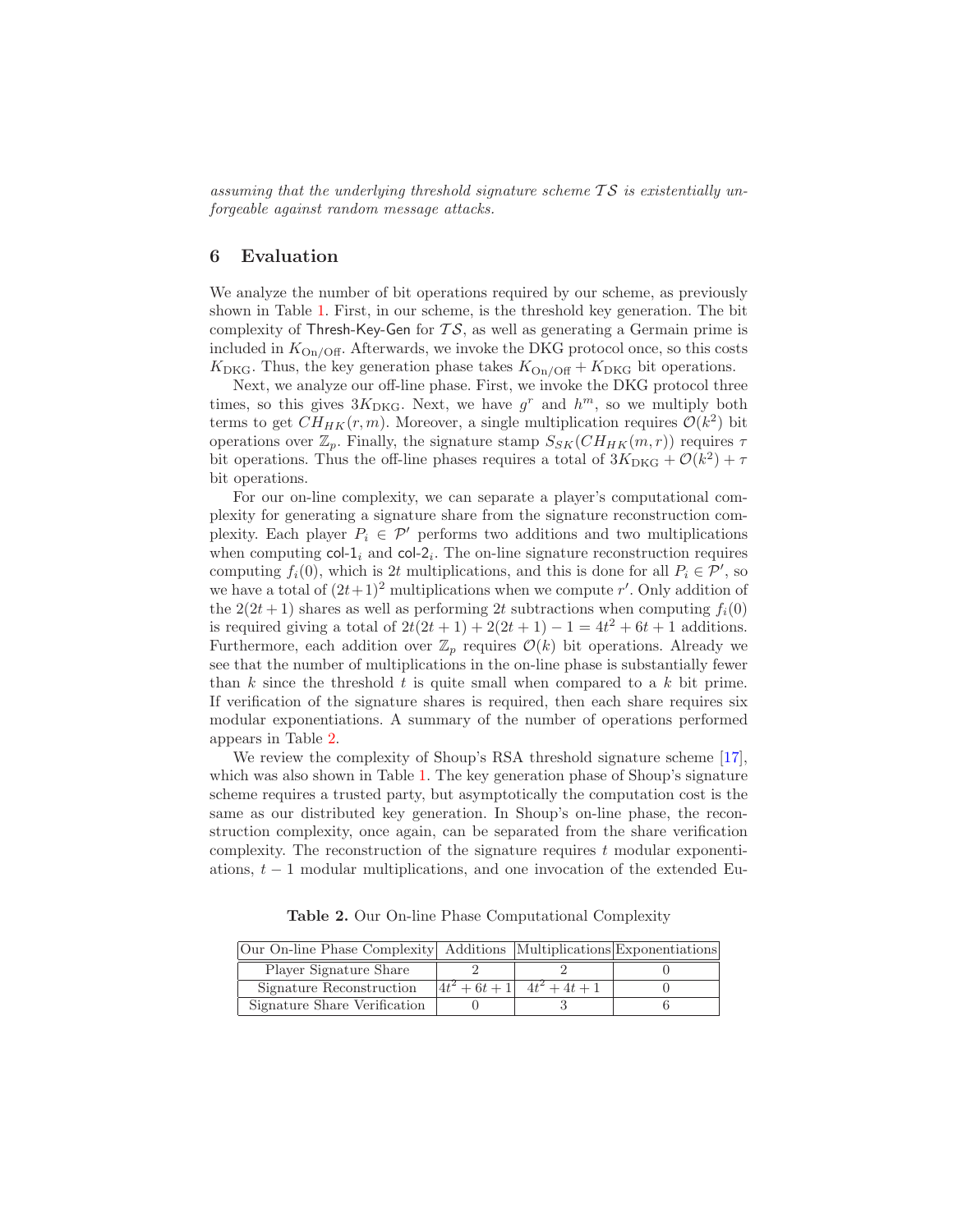clidean algorithm. Finally, verifying an individual signature share also requires six modular exponentiations and three modular multiplications. Although both threshold signature schemes have approximately the same signature share verification complexity, we have managed to avoid any modular exponentiations in the reconstruction complexity of our signature scheme.

# <span id="page-15-1"></span>7 Extensions

## 7.1 Using Merkle Trees for Batching

We explained earlier that computing a threshold signature when performing writes for small files in Pond  $[12]$  is expensive, while for large files, the time spent computing the threshold signature is negligible compared to the actual write. In the event that a threshold signature must be quickly computed on demand, our scheme immediately becomes attractive over other schemes. This is especially true for Pond when computing threshold signatures for small writes.

One way of improving performance is to batch messages using Merkle hash trees [\[11\]](#page-16-16). Instead of signing messages one by one, we wait for  $n$  messages to arrive and then build a Merkle tree over these messages. After computing the hash  $h_r$  on the root node, we sign  $h_r$  using our on-line/off-line threshold signature scheme. To verify the validity of any message  $m$  that was included in the batch, we hash  $m$  and using hashes from sibling nodes as well as other internal nodes, we can compute  $h_r$ . We then verify that  $h_r$  is in fact the hash that was signed. If there are a total of n messages and the batch size is B, then a total of  $\lceil \frac{n}{B} \rceil$ signature stamps are needed. This approach does trade latency for throughput, and it depends on how much time can be spent waiting for messages to arrive on-line. In fact, Merkle trees for batching has been applied to Shoup's scheme in OceanStore in order to increase throughput for small updates [\[13\]](#page-16-17).

## 7.2 Eliminating Random Oracles

By using the techniques in  $[4]$ , which eliminates the random oracle from the verification step in Shoup's RSA threshold scheme, we can eliminate the random oracle H, but at the cost of including interaction.

## 8 Acknowledgments

We thank Lea Kissner, Emil Ong, Naveen Sastry, Umesh Shankar, and Hoeteck Wee for providing helpful feedback on an earlier draft of this work, as well as the anonymous referees for their helpful comments.

# <span id="page-15-0"></span>References

[1] Mary G. Baker, John H. Hartman, Michael D. Kupfer, Ken W. Shirriff, and John K. Ousterhout. Measurements of a Distributed File System. In Proceedings of 13th ACM Symposium on Operating Systems Principles, pages 198–212. Association for Computing Machinery SIGOPS, 1991.